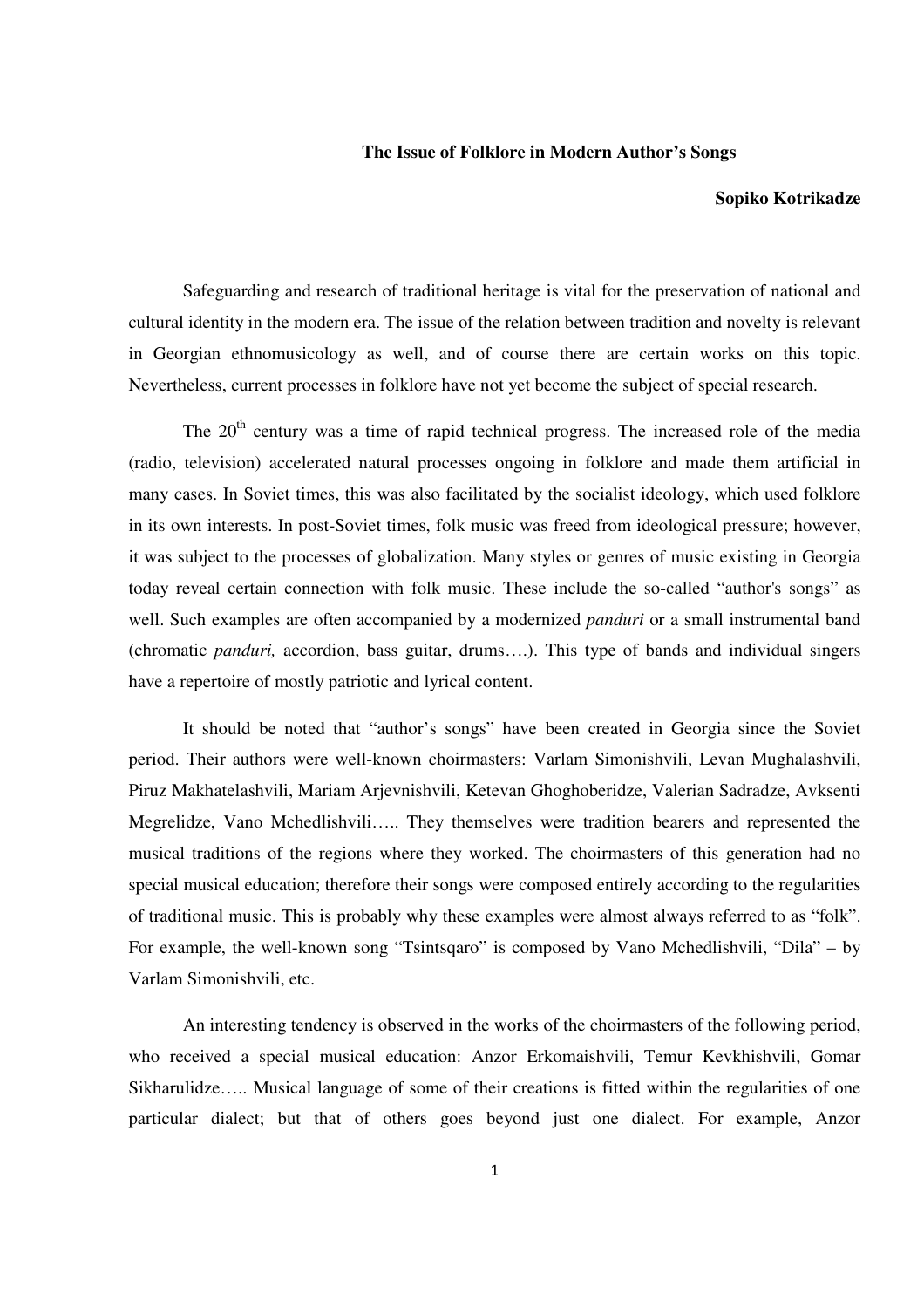Erkomaishvili's song "Mival Guriashi mara" is based on the general principles of West Georgian musical language; whilst his "Khareba da Gogia" is a typical Kakhetian song with bass drone.

It is noteworthy that both old and newly created author's songs are still referred to as folk. Oddly enough, the fact that they are considered folk is often acceptable to their authors. The processes that started in Georgia at the end of the  $19<sup>th</sup>$  century (performance of folk music on the stage, inception and development of folklore studies as a science, etc.) made corrections to the traditional definition of folk music and posed the problem of defining some terms (including "folk" and "author's").

According to the commonly accepted definition, folk music is characterized by variability, collectivity, improvisation, anonymity, etc. This definition is well known to ethnomusicologists and has long been recognized in science. Today, the songs composed by contemporary authors are being spread in Georgia as *folk*; most of them have little in common with traditional musical regularities; the examples distributed as specific, established variants are also referred to as *folk*; modernized musical instruments created in the  $20<sup>th</sup>$  century are also considered folk. In my opinion, at the present stage it is necessary to clearly define the examples referred to as "folk music". It is important to distinguish between what we call "folk" and what we call "author's". For me, these two terms are opposite to each other.

Ethnomusicologist Tamaz Gabisonia has a different viewpoint. In his opinion, the terms "folk" and "author's" are not opposite of each other. The researcher accepts the understanding of the concept "author's" as implying not only an individual creator of the song, but also the introducer of a new component. Basing on such an approach, Gabisonia suggests implying author-composer, author-ethnophore, author-reconstructor, a multi-function person under the concept "author".<sup>1</sup>

For me it was interesting what contemporary choirmasters thought about these terms (folk and author's). For this, I conducted an anonymous internet survey, with the participation of 67 choirmasters from all over Georgia. The age of the participants ranged between 18-75 years: 18-25 - 5.1%; 25-35 - 35.6%; 35-50 - 35.6% and 50-75 - 23.7%. Most of the participants (35.6%) received education at various higher educational institutions: 28.8% at Giorgi Mtatsmindeli Higher School for Chanting, 25.4% at Tbilisi State Conservatoire, and the smallest number – 10.2% at the Church-Choir Conducting Faculty of Theater University. The research participants were asked to explain

-

<sup>&</sup>lt;sup>1</sup> Tamaz Gabisonia, 2015, p.158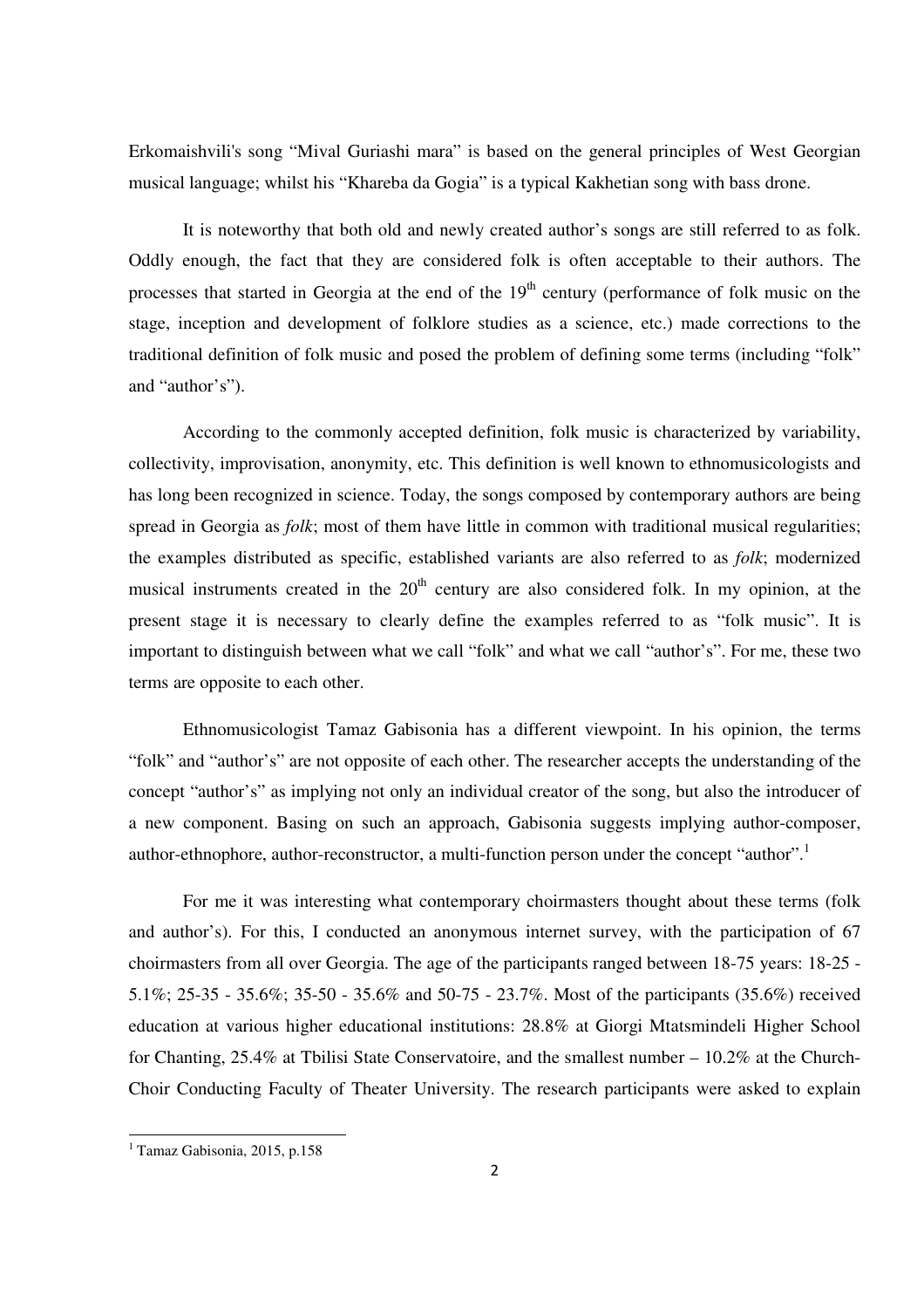what the term "author's song" meant to them and to answer the questions: did they themselves create folk-style songs? Or did they perform the examples created by other choirmasters? In both cases they were asked to name the examples.

When asked whether they compose songs in the folk style, the majority (83.3%) answered negatively. From the variants created by those who gave positive answers we can name work (*naduri*) songs, alilo, "Simghera Tskaltuboze", Megrelian songs: "Vardis do chucheles", "Chkimi qoropili, chkim kholos", "Miorkini si koichku", and others. One of the applicants also named his own piano works in author's songs. In the list of their own author's songs I also found the arranged versions of Laz examples: "Ele mele kismeti", "Mzogha ucha", Kulanishi destaneh", etc.

When asked if they performed author's songs of other choirmasters the majority (68.9%) answered in the affirmative. Most of the named examples are original songs composed by the choirmasters: "Dila" and "Baghia chveni kvekana" by Varlam Simonishvili; "Natvra" by Giorgi Iobishvili; "Skhvadaskhvagvari sikvaruli" and "Khelovneba" by Artem Erkomaishvili; "Khareba da gogia", "Tu ase turpa ikavi", "Mival guriashi mara" by Anzor Erkomaishvili and others. The list of author's songs also included different choirmasters' variants of traditional songs, such as the Sikharulidzes' variant of "Chven mshvidoba", the Berdzenishvilis' "Perad shindi", Vepkhia Antia's "Ia patnepi", and others. Works by composers Revaz Laghidze, Iakob Bobokhidze and Nana Belkania were also found in the same column.

I was especially interested in the definition of the term "author's song". Most define it as follows: "A song that has a specific author". Here are several different definitions: "A song created non-collectively, one person or a small group of people", "Non-folk song", "Primary example", "Song created by a composer", "An example composed by a person, or a folklore example arranged to the level when the elements introduced by that person exceed those of the folk example", etc. given that the definition of "author's song" does not exist in Georgian ethnomusicology to this day, two explanations turned out to be the most acceptable to me: "The song created in folk style by an author, even a non-professional" and "the song created on a folk motive, on the author's or folk verse".

Thus, it can be said that a small number of today's choirmasters still create songs in folk style, and they understand that these are not folk, but their own creations.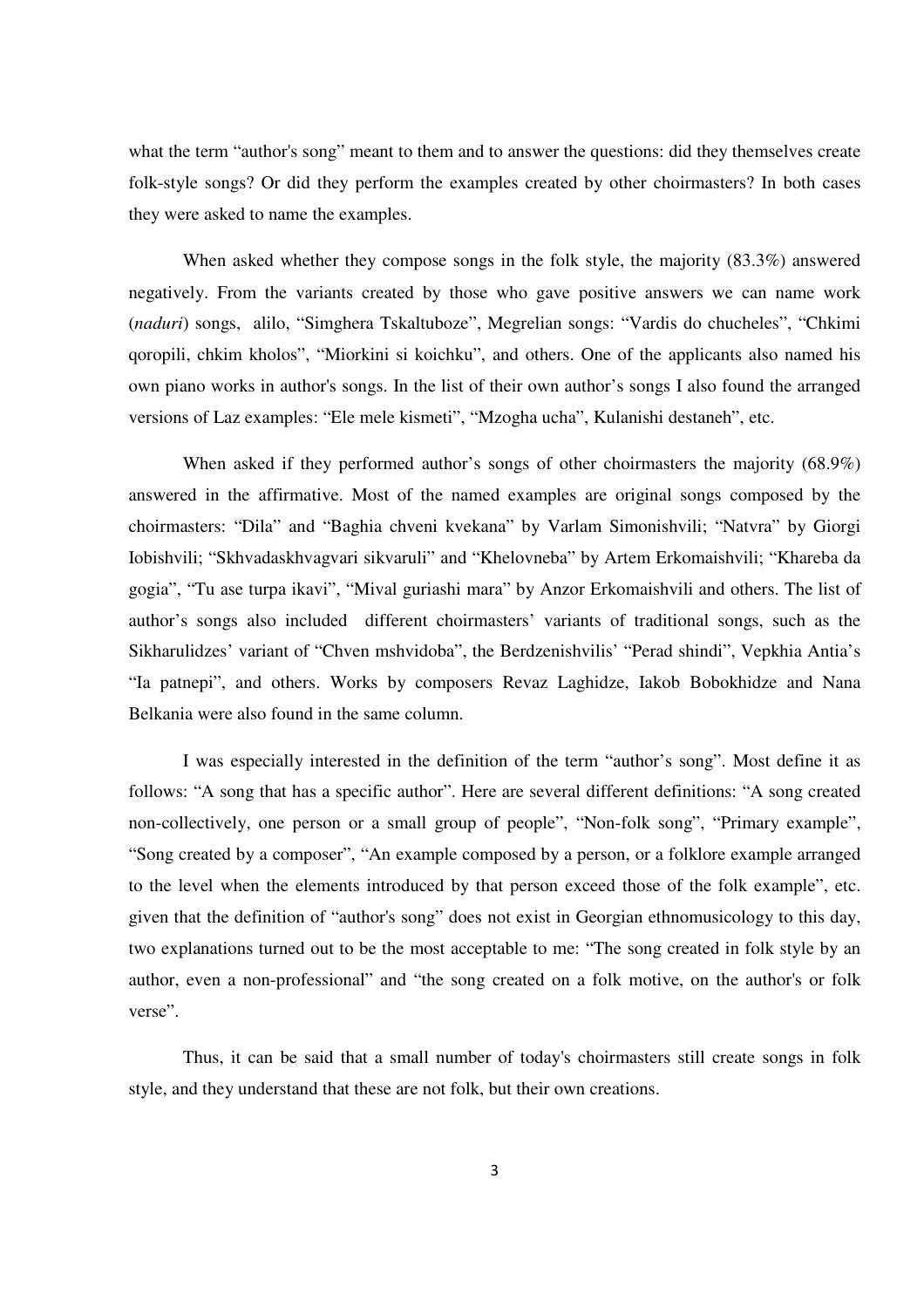When researching folk issue in author's songs, it is important to answer the following questions: 1. what are characteristic features of contemporary author's songs? 2. Do these features determine which of these creations can be called folk? When working on these issues, I personally spoke with several performers of contemporary author's songs.

**Group "Bani"** was created in 2011. Its members are not professional musicians. They are united by love of music. They have no leader. The opinion of all members is equally important. Their repertoire comprises modern compositions on folk motifs. Both the lyrics and the music have authors. Thus, they create their own "Bani" versions. They do not call themselves a folk ensemble. The instruments they use are: chromatic *panduri*, bass guitar, drums...<sup>2</sup> They think that folk *panduri* is an "undeveloped" instrument and only a few simple East Georgian songs can be performed on it, so they prefer chromatic instruments. This, of course, is their subjective opinion, determined by the incomplete knowledge of the artistic and technical parameters of folk instrument and is far from reality. On the question to which musical trend they belong, they have an univocal answer - folklore, however, they also recognize the proximity to the ethno-jazz band *Egari*. 3

**The Gogochuri sisters** make clear distinction between old, traditional examples and new songs, created by them. Ethnomusicologist Malkhaz Razmadze recorded an interview with one of the members – Ketevan Gogochuri, who conveys common position of the group: "Ketevan Gogochuri confirms that they do not like it when they are referred to as a folk ensemble, but they do not specify what they call themselves in the light of the fact that they perform authentic folklore as well as the examples "having a claim to folklore." They note that authentic folklore is more important to them.<sup>4</sup> And adds that "it is desirable for specialists to name the direction they represent soon. 5

 Recently the videos of **the Mandili trio** have been especially popular on the Georgian Internet. On the Trio's official website, we read: "In 2014, three charming girls from Georgia "blew up" the World Wide Web and became stars. This "fairy tale" began on the day when three friends, during a walk in the village, decided to sing a song. Tatuli made a self-video and uploaded it to the

<u>.</u>

<sup>&</sup>lt;sup>2</sup> https://www.youtube.com/watch?v=5elwySJhgQ4

<sup>&</sup>lt;sup>3</sup> Interview with Giorgi Nikoladze

<sup>4</sup> Malkhaz Razmadze, 2016/2017, p.611

<sup>5</sup> Malkhaz Razmadze, 2016/2017, p.612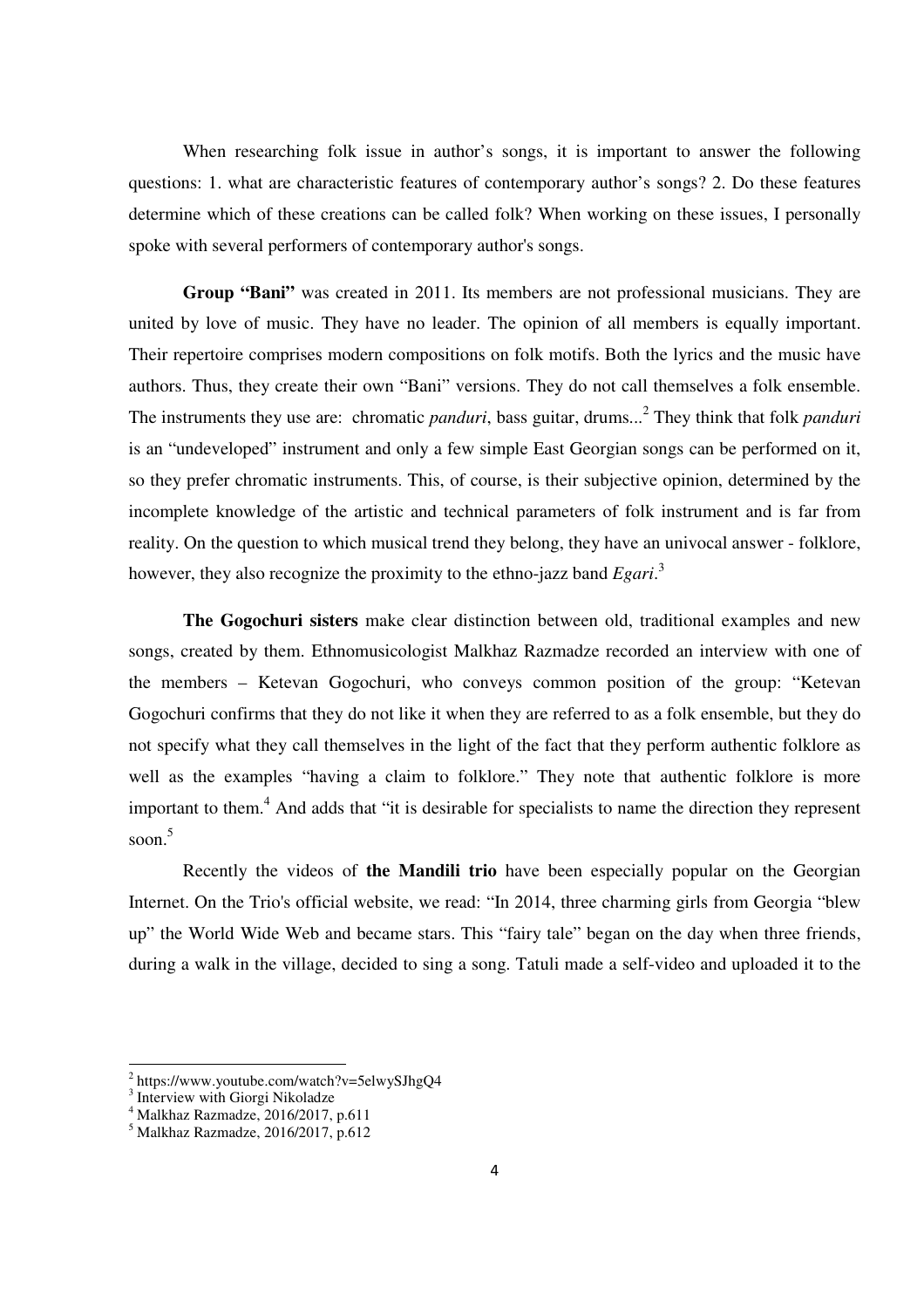internet. This video dramatically changed the girls' lives. Within two weeks the video was watched by a multi-million audience".<sup>6</sup>

Even though the members of trio Mandili travel to many countries around the world and perform at folk festivals, traditional music does not occupy a major place in their repertoire. One of the trio members plays the chromatic *panduri*. It often happens that in three-part songs two upper voices are doubled and the instrument has the function of a bass, which violation of traditional performance norms.

Trio Mandili mainly performs contemporary author's songs. Their repertoire also comprises pop songs, soundtracks of Georgian movies, potpourris... They also sing Kazakh and Hungarian folk examples. It is noteworthy that in their repertoire there are compositions "Guruli", "Svanuri" (regions in West Georgia), but, their intonation material has nothing to do with the musical characteristics of these regions. One composition based on Acharan songs is the closest to traditional musical regularities.<sup>7</sup>

One of the most popular individual performers of contemporary author's songs in Georgia is **Davit Kenchiashvili**. He has no special musical education. As a boy he sang in folk ensembles. He comes from a family with musical traditions; therefore he has had interest in music since childhood.

Kenchiashvili's repertoire comprises mainly pop-style contemporary author's songs. He uses chromatic *panduri*, folk percussion and electronic instruments. The compositions are mostly created by Kenchiashvili himself. There is no clear answer to my question as to which musical direction he attributes himself. He believes that he has created his own, original musical direction and cannot name other groups or individual performers of the same direction.<sup>8</sup>

Society perceives Davit Kenchiashvili's work as folklore. The singer himself has a negative attitude to this. As he explains he does not perform folklore, although his original songs are based on folk harmony. Musical analysis of these songs reveals that their musical language deviates from the modal and harmonic principles of folk musical thinking and only "at first glance" they look folk.<sup>9</sup>

Modern science has not yet provided definition for the contemporary author's songs based on folk motifs. Interesting is the position of some Georgian researchers on these issues: Ethnomusicologist Tamaz Gabisonia suggests the term "para folklore" to describe author's

 6 http://triomandili.com/

<sup>7</sup> https://www.youtube.com/watch?v=wBgYaktc69o

<sup>8</sup> Interview with Davit Kenchiashvili

<sup>&</sup>lt;sup>9</sup> https://www.youtube.com/watch?v=jZCbXTtFlEM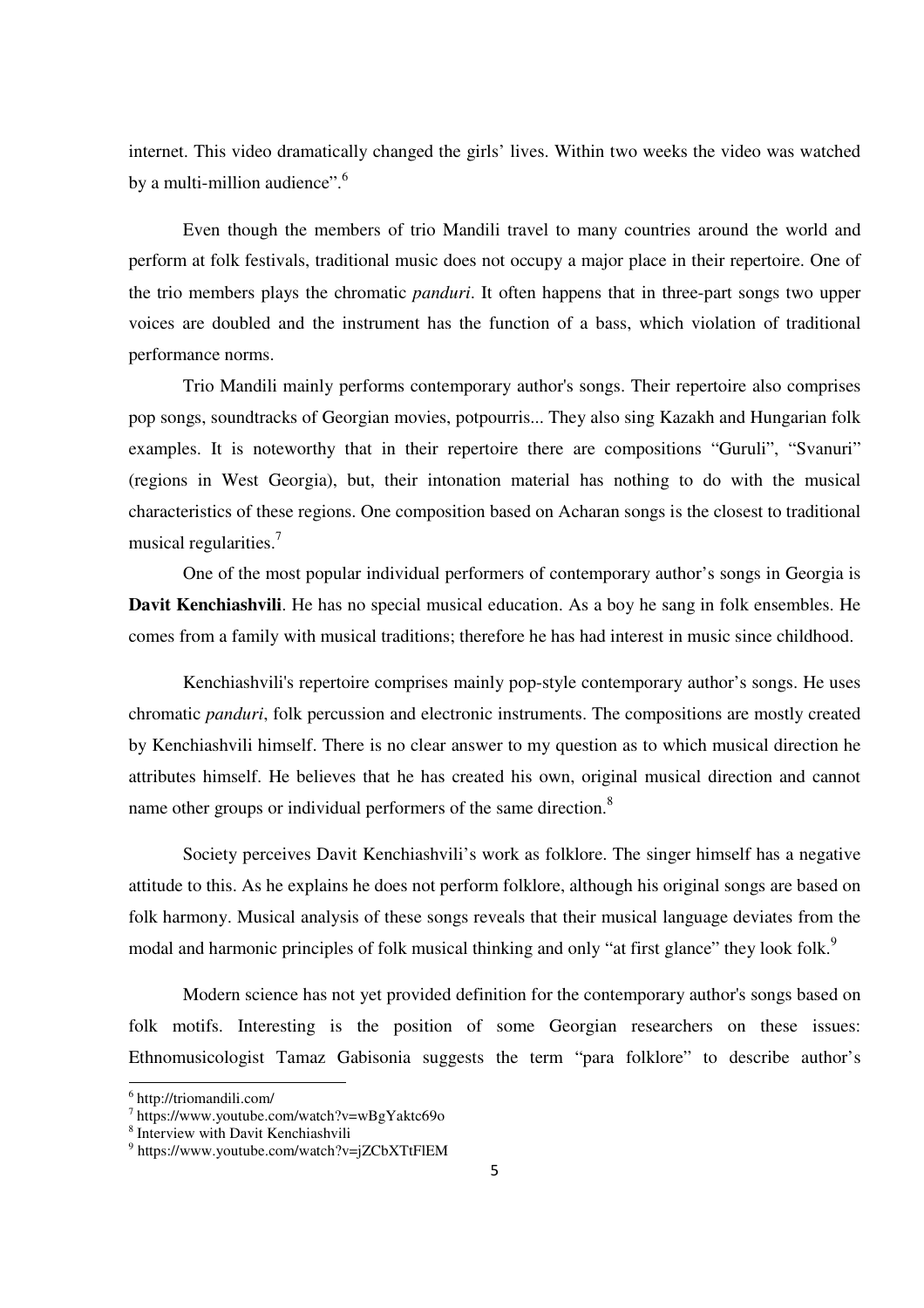compositions created in modern times: "The afore-mentioned non-academic music with ethnic coloring nourished by folk or pseudo-folk motifs and accessories, is mainly characterized by oral transmission and is popular among a certain segment of listeners and is called "folklore". For these features, as well as the fact that this phenomenon has almost no connection with traditional direction and develops in parallel, we call it "para-folklore".<sup>10</sup>

Malkhaz Razmadze is of a different opinion: he refers to the music of this style and direction as "modernized folklore". In his opinion, "a similar style with a claim to folklore can only conditionally be called folklore today, because there is a very small share of folklore in it." According to the researcher, "this is the direction originated in the neighborhood of folklore, grown from it, processed, transformed, adapted to modern demand….. It is characterized by modernized (including electric) instruments, sound, even dressing style, etc".<sup>11</sup> For these and other objective reasons, Malkhaz Razmadze refers to this musical direction as "modernized folklore".

In performance Malkhaz Razmadze distinguishes two types: the first group unites the performers approximated to folklore, with natural sound, polyphony, third parallelism of upper voices against bass drone, singing in a duet without bass, live accompaniment. The researcher names the Gogochuri, Nakeuri, Tsiklauri, Zviadauri family ensembles and the group "TSU Gordela" as such performers. The second group unites the performers distanced from folklore. They are mostly characterized by solo performance, singing on a phonogram, emphasizing vocal performance... Among such performers the researcher names Davit Kenchiashvili, Ana Malazonia, Mariam Elieshvili, Ana Chincharauli and others.<sup>12</sup>

As we see, Georgian scholars refer to contemporary author's songs as "para folklore" and "modernized folklore". In both definitions they are still referred to as folklore. The difference between them is shown only by the preceding word. As for the performers: some call their creations folk, some – author's, others find it difficult to find the definition; however, main problem is that such examples are spread as folk music on the Internet and, consequently, are perceived as folklore by the public.

It is interesting what makes them so popular. Most of contemporary author's songs are based on the intonation of East Georgian mountain music. Sociologists link this recent trend to the

<u>.</u>

 $10$  Tamaz Gabisonia, 2015, pp.146-147

 $11$  Malkhaz Razmadze, 2016/2017, p.613

<sup>12</sup> Malkhaz Razmadze, 2016/2017, p.609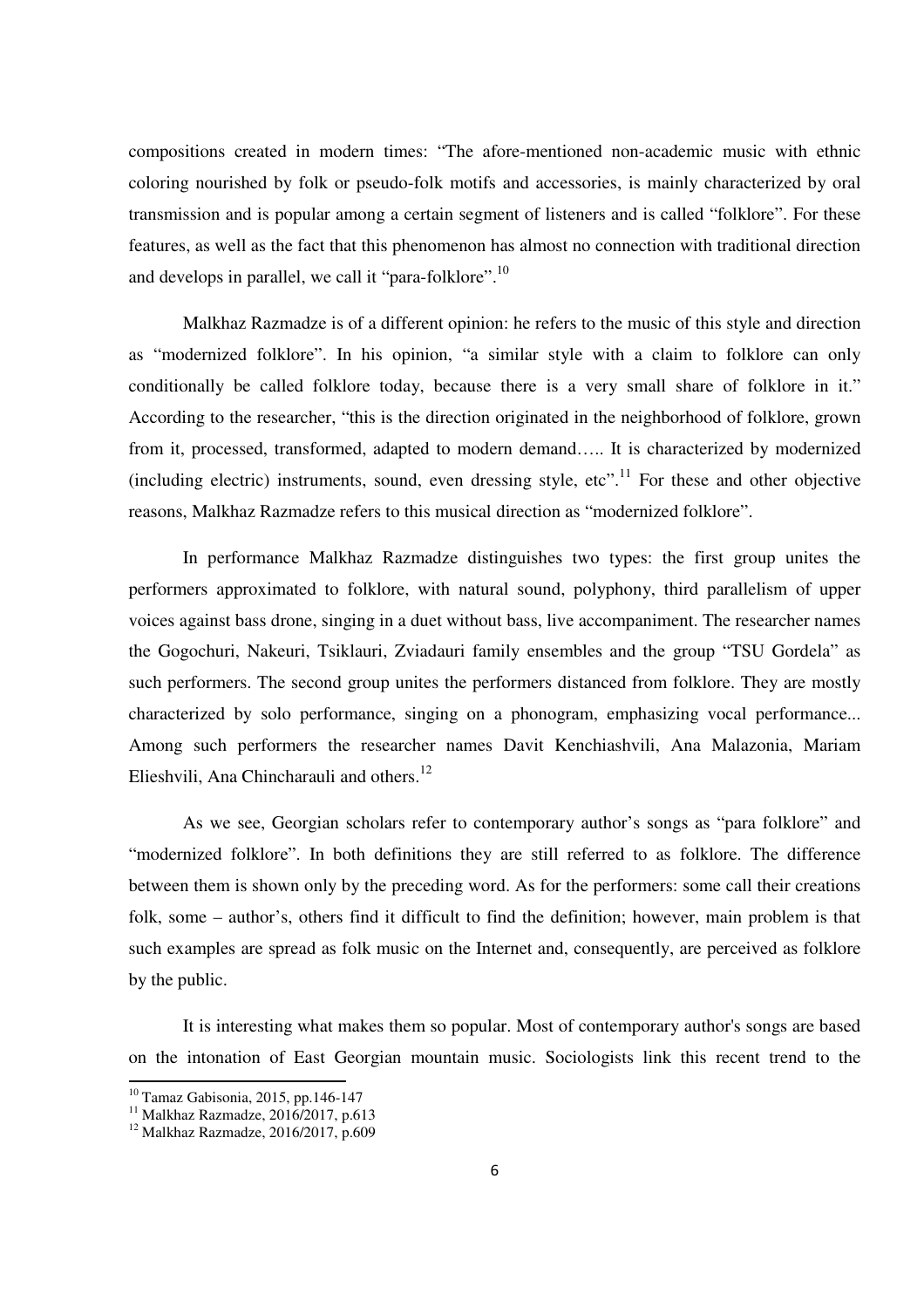categories of identity and regard it as a kind of response to globalization. I think this assumption should be supported by the simplicity of the musical language of these samples and also by their North Caucasian origin. Their characteristic simple, repetitive, sequential phrases, couplet construction and two-three-tone bass undoubtedly contribute to the creation, performance and perception of these examples. Nevertheless, in my opinion time is the main factor for the folklorization of these examples.

In the 21st century, under festivalization and commercialization of culture, copyright protection is receiving considerable attention. The logical question is, how can we protect the "copyright" of old, traditional examples? Does anyone have the right to distribute his own creations as "folk?" Answering this question opens the perspective of future research and pushes us towards sharing international experience.

## **References:**

- 1. Gabisonia, Tamaz. *Author in Georgian Ethnic Music*. Problems of Secular and Sacred Music Performance. Batumi: Art University Publishing, 2015
- 2. Razmadze, Malkhaz. *On Modernized Folklore (General overview of the phenomena accompanying Georgian authentic folk music)*. Proceedings of the Institute of History and Ethnology, XIV\_XV, Tbilisi: I. Javakhishvili Tbilisi State University, 2016/2017
- 3. http://triomandili.com/

## **Interviews:**

- 1. Giorgi Nikoladze, Tbilisi, 2019
- 2. Davit Kenchiashvili, Tbilisi, 2019